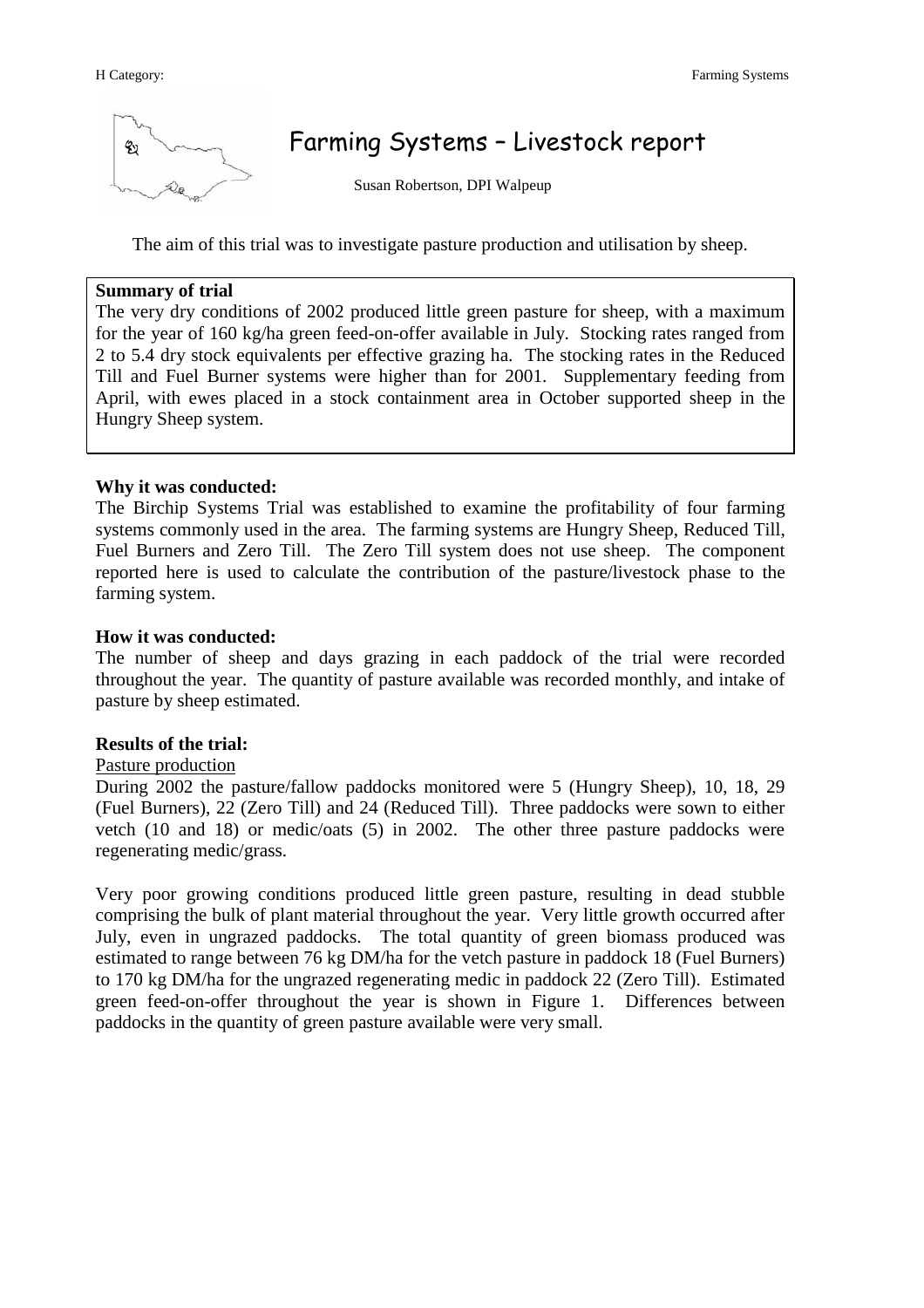

**Figure 1.** Estimated maximum, minimum and average green feed-on-offer during 2002 for paddocks 5, 10, 18, 22, 24 and 29.

## Stocking rates

Stocking rates were highest in the Hungry Sheep system (Table 1). The Hungry Sheep system carried less dry sheep equivalents than last year (10.3 dse/effective ha) because the four ewes raised only one lamb (fox attack resulted in the loss of 4 lambs). The Reduced Till and Fuel Burner systems carried more sheep than in 2001 (1.3 dse/effective ha) despite the dry conditions.

|                     | <b>Average DSE per</b><br>effective grazing ha* | <b>Average DSE per non-</b><br>crop ha |
|---------------------|-------------------------------------------------|----------------------------------------|
| <b>Hungry Sheep</b> | $5.4**$                                         | $10.1**$                               |
| Reduced Till        |                                                 | 4.4                                    |
| <b>Fuel Burners</b> |                                                 | 2.3                                    |

#### **Table 1.** Average annual stocking rates for each farming system in 2002

\*Effective grazing ha is the non-cropped area plus 1/5 of the crop area, to account for grazing of stubbles.

\*\*Includes sheep maintained in a containment area from October to December, but no additional area allowance is included.

## Supplementary feeding

The stocking rate in the Hungry Sheep system was supported by supplementary feeding of 214 g/ewe/day barley grain from April, increasing to 857 g/day from June to October. The ewes were fed a drought ration of 500 g/day in a containment area from October to December.

The Reduced Till system used no supplementary feeding. Weaner sheep in the Fuel Burner system were fed 214 g/day from April to the end of June. No sheep were present in either the Reduced Till or Fuel Burner systems from September.

## Ewe live weight change

The live weight of ewes in the Hungry Sheep system declined by nearly 10 kg while grazing cereal stubbles during autumn (Figure 2), while receiving supplementary grain of 214 g/ewe/day. Following lambing in mid July, live weight was maintained by grain feeding paddock feed would have made very little contribution to the nutrition of the ewes. Lamb weights are not included because only one lamb survived.